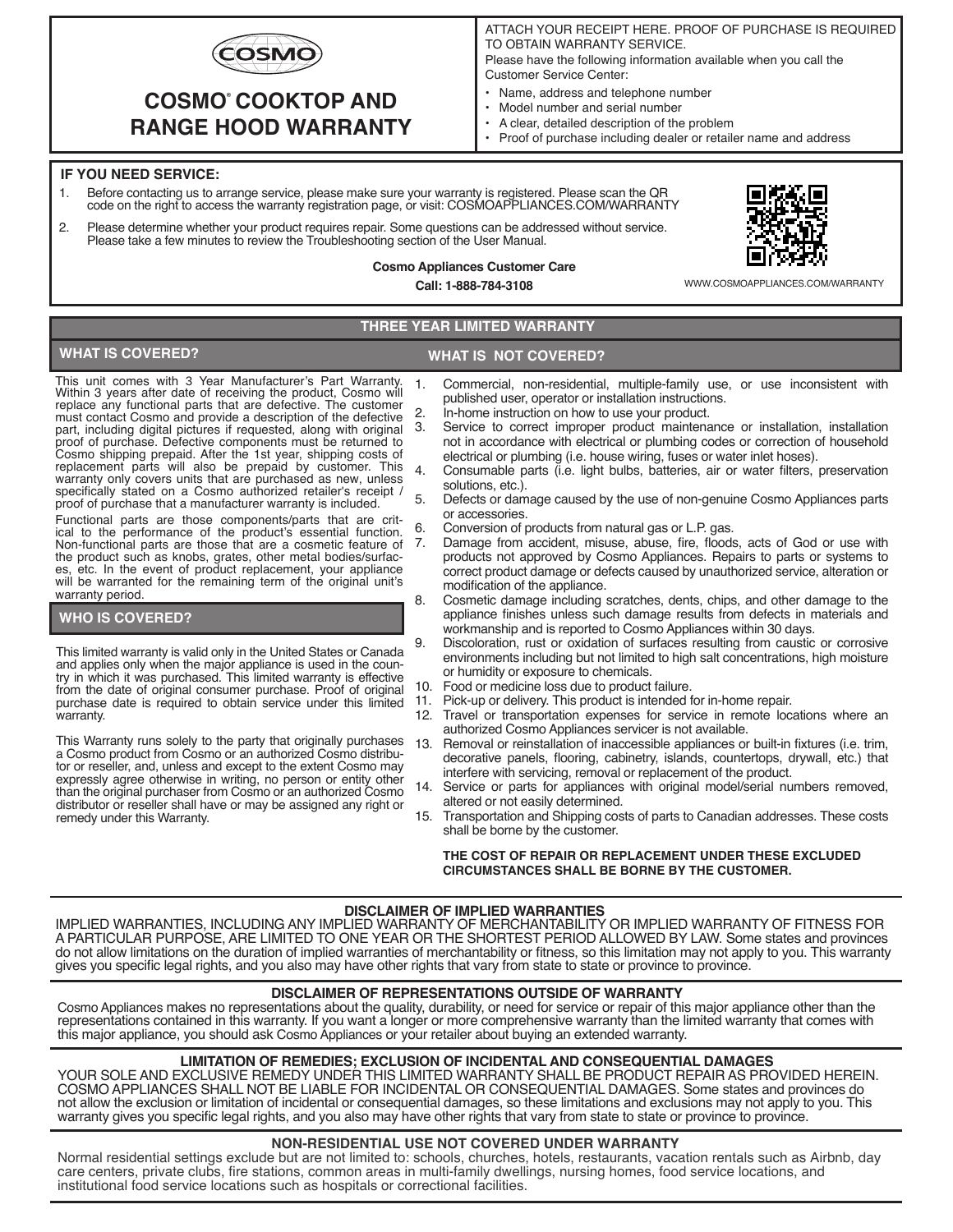

# **COSMO GARANTÍA DE ® COCINERO Y CAMPANA**

# ADJUNTE SU RECIBO AQUÍ. SE REQUIERE UN COMPROBANTE DE COMPRA PARA OBTENER EL SERVICIO DE GARANTÍA.

Tenga a mano la siguiente información cuando llame al centro de servicio al cliente:

- Nombre, dirección y número de teléfono<br>• Número de modelo y número de serie
- Número de modelo y número de serie
- Una descripción clara y detallada del problema
- Comprobante de compra, incluido el nombre y la dirección del concesionario o del minorista

#### **SI NECESITA SERVICIO:**

- 1. Antes de ponerse en contacto con nosotros para organizar el servicio, asegúrese de que su garantía esté registrada. Lea el código QR a la derecha para acceder a la página de registro de la garantía o visite: COSMOAPPLIANCES.COM/ WARRANTY
- 2. Por favor, determine si su producto requiere reparación. Algunas preguntas pueden abordarse sin servicio. Tómese unos minutos para revisar la sección Solución de problemas del Manual del usuario.



WWW.COSMOAPPLIANCES.COM/WARRANTY

**Cosmo Appliances Atención al cliente Llamada: 1-888-784-3108**

# **GARANTÍA LIMITADA DE TRES AÑOS**

# **¿QUÉ ESTÁ CUBIERTO? ¿QUÉ NO ESTÁ CUBIERTO?**

Esta unidad viene con 3 años de garantía del fabricante. Dentro de los 3 años posteriores a la fecha de recepción del producto, Cosmo reemplazará cualquier pieza funcion-al que sea defectuosa. El cliente debe ponerse en contacto con Cosmo y proporcionar una descripción de la pieza de-fectuosa, incluidas imágenes digitales si así lo solicita, junto con un comprobante de compra original. Los componentes defectuosos deben devolverse a Cosmo shipping prepaid. Después del primer año, los costos de envío ătambién serán<br>prepagados por el cliente. Esta garantía solo cubre las<br>unidades que se compran como nuevas, a menos que se<br>indíque específicamente en el recibo / comprobante de<br>c una garantía del fabricante.

Las partes funcionales son aquellos componentes / partes que son fundamentales para el desempeño de la función esencial del producto. Las piezas no funcionales son aquellas que son una característica cosmética del producto, como perillas, rejillas, otras superficies / cuerpos metálicos, etc. En caso de reemplazo del producto, su electrodoméstico estará garantizado por el período restante del período de garantía original de la unidad.

## **¿QUIÉN ESTÁ CUBIERTO?**

Esta garantía limitada es válida solo en los Estados Unidos o Canadá y se aplica únicamente cuando el electrodoméstico principal se utiliza en el país en el que se adquirió. Esta garantía limitada entra en vigencia a partir de la fecha de compra original del consumidor. Se requiere una prueba de la fecha de compra original para obtener el servicio bajo esta garantía limitada.

Esta Garantía corre únicamente a la parte que originalmente compra un producto Cosmo de Cosmo o un distribuidor o revendedor autorizado de Cosmo y, a menos que, salvo en la medida en que Cosmo acuerde expresamente lo contrario por escrito, ninguna persona o entidad que no sea el comprador original de Cosmo o un distribuidor o revendedor autorizado de Cosmo tendrá o podrá tener asignado cualquier derecho o recurso en virtud de esta Garantía.

- 1. Uso comercial, no residencial, para varias familias o uso inconsistente con el usuario publicado, el operador o las instrucciones de instalación.
- 2. Instrucción en el hogar sobre cómo usar su producto.
- 3. Servicio para corregir el mantenimiento o la instalación inadecuados del producto, la instalación que no esté de acuerdo con los códigos eléctricos o de plomería o la corrección de electricidad o plomería doméstica (es decir, cableado de la casa, fusibles o mangueras de entrada de agua).
- 4. Piezas consumibles (es decir, bombillas, baterías, filtros de aire o agua, soluciones de conservación, etc.).
- 5. Defectos o daños causados por el uso de piezas o accesorios que no sean originales de Cosmo Appliances.
- 6. Conversión de productos de gas natural o gas L.P.
- 7. Daños por accidente, mal uso, abuso, incendio, inundaciones, casos fortuitos o uso con productos no aprobados por Cosmo Appliances. Reparaciones de piezas o sistemas para corregir los daños o defectos del producto causados por un servicio, modificación o modificación no autorizados del electrodoméstico.
- 8. El daño cosmético que incluye arañazos, abolladuras, astillas y otros daños en el electrodoméstico finaliza a menos que dicho daño sea el resultado de defectos en los materiales y mano de obra y se informa a Cosmo Appliances dentro de los 30 días.
- 9. Decoloración, oxidación o oxidación de superficies resultantes de ambientes cáusticos o corrosivos que incluyen, entre otros, altas concentraciones de sal, alta humedad o humedad o exposición a productos químicos.
- 10. Pérdida de alimentos o medicamentos debido a una falla del producto.
- 11. Recogida o entrega. Este producto está destinado a la reparación en el hogar.
- 12. Gastos de viaje o transporte para el servicio en ubicaciones remotas donde un servicio técnico autorizado de Cosmo Appliances no está disponible.
- 13. Retirada o reinstalación de electrodomésticos inaccesibles o accesorios incorporados (es decir, molduras, paneles decorativos, pisos, gabinetes, islas, encimeras, paneles de yeso, etc.) que interfieren con el mantenimiento, la extracción o el reemplazo del producto.
- 14. Servicio o piezas para electrodomésticos con números de modelo / serie originales eliminados, alterados o no fácilmente determinados.
- 15. Transporte y costos de envío de piezas a direcciones canadienses. Estos costos correrán por cuenta del cliente.

#### **EL COSTO DE REPARACIÓN O REEMPLAZO BAJO ESTAS CIRCUNSTANCIAS EXCLUIDAS CORRERÁ A CARGO DEL CLIENTE.**

#### **RENUNCIA DE GARANTÍAS IMPLÍCITAS**

LAS GARANTÍAS IMPLÍCITAS, INCLUYENDO CUALQUIER GARANTÍA IMPLÍCITA DE COMERCIABILIDAD O GARANTÍA IMPLÍCITA DE APTITUD PARA UN PROPÓSITO EN PARTICULAR, ESTÁN LIMITADAS A UN AÑO O EL PERÍODO MÁS CORTO PERMITIDO POR LA LEY. Algunos estados y provincias no permiten limitaciones sobre la duración de las garantías implícitas de comerciabilidad o adecuación, por lo que esta limitación puede no aplicarse en su caso. Esta garantía le otorga derechos legales específicos, y también puede tener otros derechos que varían de un estado a otro o de una provincia a otra.

### **DESCARGO DE RESPONSABILIDAD DE REPRESENTACIONES FUERA DE LA GARANTÍA**

Cosmo Appliances no se responsabiliza por la calidad, durabilidad o necesidad de servicio o reparación de este electrodoméstico principal que no sean las representaciones contenidas en esta garantía. Si desea una garantía más larga o más completa que la garantía limitada que viene con este electrodoméstico principal, debe solicitar a Cosmo Appliances o su vendedor minorista que compren una garantía extendida.

#### **LIMITACIÓN DE REMEDIOS; EXCLUSIÓN DE DAÑOS INCIDENTALES Y CONSECUENTES**

SU ÚNICO Y EXCLUSIVO RECURSO BAJO ESTA GARANTÍA LIMITADA SERÁ LA REPARACIÓN DEL PRODUCTO SEGÚN LO DISPUESTO EN ESTE DOCUMENTO. ELECTRODOMÉSTICOS COSMO NO SERÁ RESPONSABLE POR DAÑOS INCIDENTALES O CONSECUENCIALES. Algunos estados y provincias no permiten la exclusión o limitación de daños incidentales o consecuentes, por lo que estas limitaciones y exclusiones pueden no aplicarse en su caso. Esta garantía le otorga derechos legales específicos, y también puede tener otros derechos que varían de un estado a otro o de una provincia a otra.

#### **USO NO RESIDENCIAL NO CUBIERTO POR GARANTÍA**

Los entornos residenciales normales excluyen, entre otros: escuelas, iglesias, hoteles, restaurantes, alquileres de vacaciones como Airbnb, guarderías, clubes privados, estaciones de bomberos, áreas comunes en viviendas multifamiliares, hogares de ancianos, lugares de servicio de alimentos y ubicaciones de servicio de alimentos institucionales como hospitales o instalaciones correccionales.